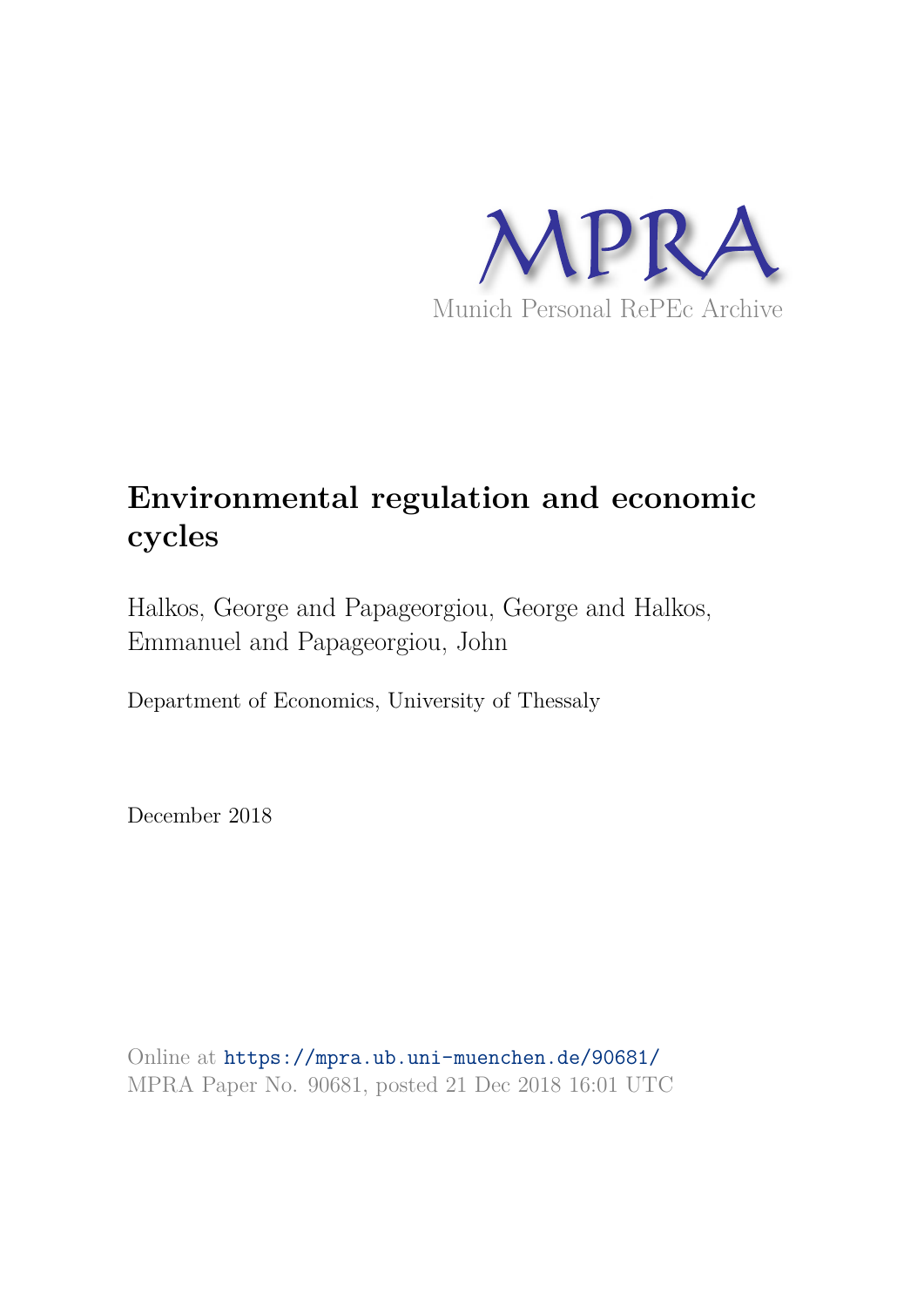# **Environmental regulation and economic cycles**

**George Halkos, George Papageorgiou, Emmanuel Halkos & John Papageorgiou**  Laboratory of Operations Research, Department of Economics, University of Thessaly

## **Abstract**

This paper considers economic cycles that do not depend on the exogenous economic actions. More precisely, the paper develops a positive model of government behavior in order to define the intertemporal fiscal policies that are optimal for a country, determining the optimal level of the budget and the optimal level of the rate of environmental quality, as well. For this purpose, we setup an optimal control model involving the intertemporal subsidy strategies for an authoritarian (like a central European) government. It will be shown - applying the Hopf bifurcation theorem that cyclical strategy, i.e. waves of regulation, environmental subsidies alternating with deregulation, cuts in social programmes, etc., may be optimal strategies. In this paper we propose an extremely simple optimal control model concerning budget surplus and environmental subsidies. We investigate the cyclical subsiding policies applying one bifurcation theorem. A number of propositions are stated during the solution process.

**Keywords:** Budget; environmental resources; subsidies; Hopf bifurcation; optimal control.

**JEL Codes:** E62; C61; H61; H23; Q50; C02.



Paper presented in the 5<sup>th</sup> *ENVECON* Conference in Economics of Natural Resources and the Environment, Volos 1-3 November 2018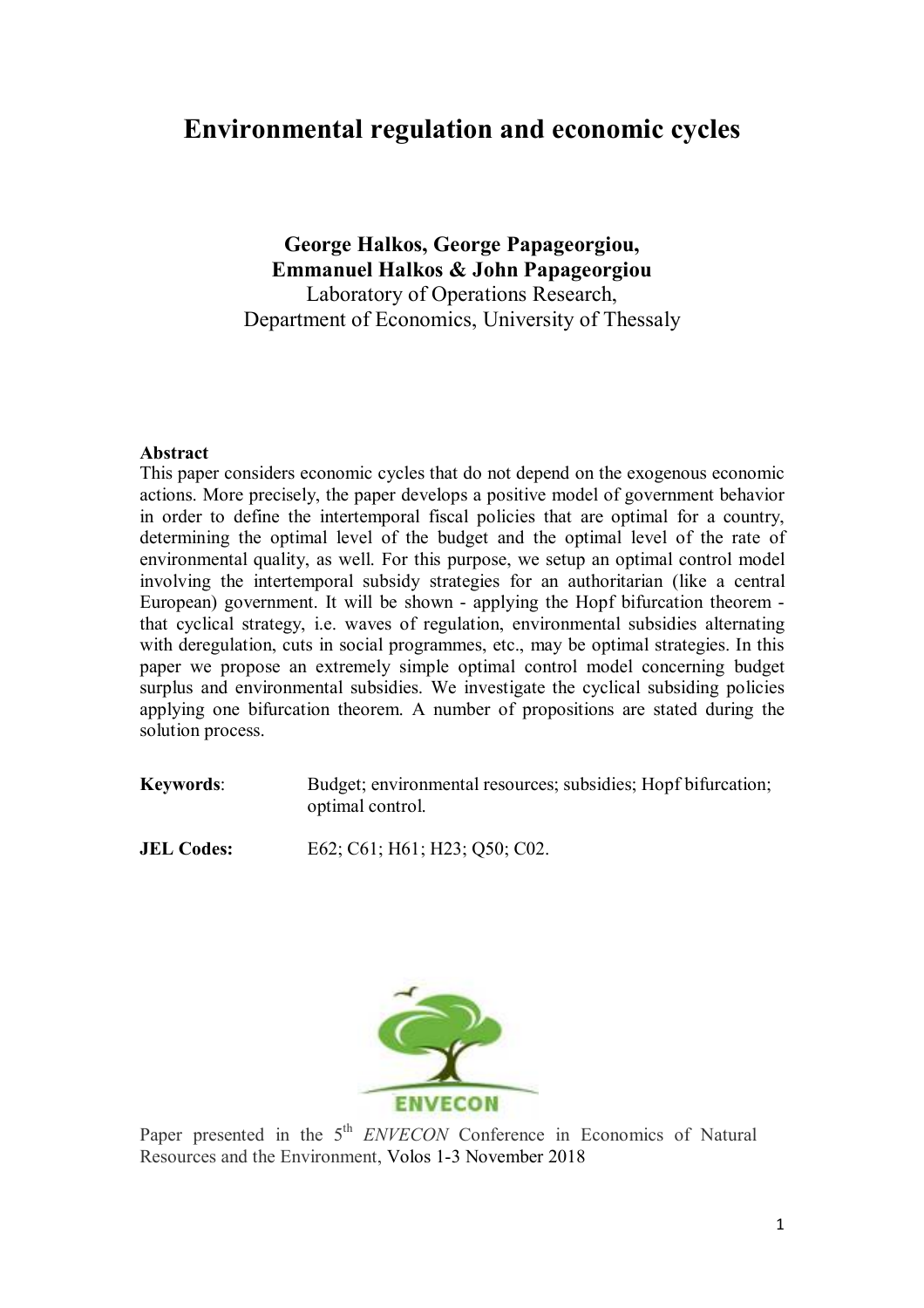#### **1. Introduction**

In the last decades, a considerable bulk of the literature about economic business cycles is shifted on environmental resources in order to explain why and when the political decisions they are set many crucial economic variables in cyclical trajectories. A very simple argument could be the following. The evaluation of the environmental quality (made by the citizens) depends on pollution and abatement measures at a given instant of time. A farsighted regulator may exploit several such evaluations and run a program which is based on the tradeoff between subsidies devoted to abatement and budget in an optimal way. The literature on this field is fast growing and among others we refer to the studies of Feichtinger and Novak (1991), Semmler and Sieveking (2000), Fodha and Seegmueller (2012) and so on.

Moreover, the size of the budget deficits (and the resulting public debt) it is a point of concern in the most developed western countries, including European countries, USA, Japan and so on. As a result of the growing and continuously public deficits is the sharp reduction of the economic activities under the fear of inflation and depreciation. But the major concern of the above reduction would be the uncertainty of the public debt unsustainability. On the other hand, the environmental quality programs, mainly based on subsidies, are often constrained by long-term fiscal objectives which impose to control public deficits.

The search for financing mechanisms that do not increase debt burden has renewed interest in debt-for-nature swaps. Therefore, countries with debt reduce their debt burden and free up budgetary resources for environmental spending (Fodha and Seegmuller, 2014).

In this paper we setup an optimal control model for which the rate of environmental quality is maximized. The maximization program takes place under the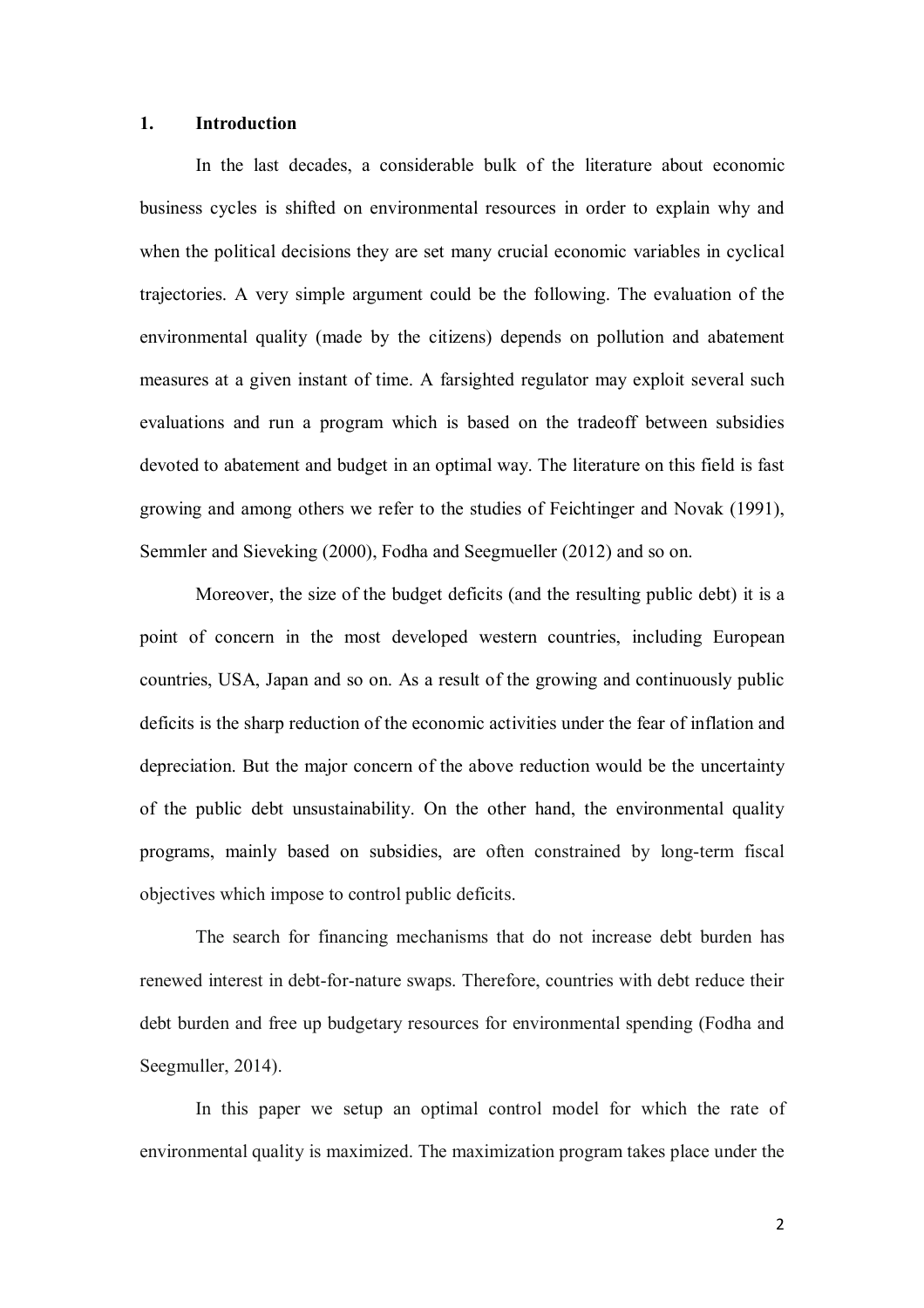constraint of budget surpluses (or deficits) accumulation which in turn is a crucial index for the nation primary surpluses. The budget surplus accumulation is also dependent on the opportunity cost of capital and on the cost of subsidies given in order to improve environmental quality. A second constraint that appears in the maximization process is also the most recently approved subsidies which are a measure of the instantaneous change of the overall subsidies.

The rest of paper is organized as follows. Section 2 describes the proposed model while section 3 discusses stability analysis for the same model. Section 4 gives an example with specific function forms of the model and section 5 concludes the paper.

# **2. The model (the rate of environmental quality is maximized)**

The objective of the benevolent social planner is to maximize an intertemporal environmental quality because a higher quality offers amenities to the people, therefore it is an extra reason to improve his intentions of a good policy.

We denote by  $E(t)$  the current approval rate of environmental quality at a given time instant therefore the (simplified) problem of the regulator would be:

$$
\max \int_{0}^{\infty} e^{-\rho t} E(t) dt \tag{1}
$$

The rate of environmental quality, variable  $E(t)$ , hinges on the budget surplus or deficit  $B(t)$ , on the total subsidies  $S(t)$  and finally on the most recently approved  $\sigma(t)$ , therefore it is rather a function of the form  $E = E(B, S, \sigma)$ .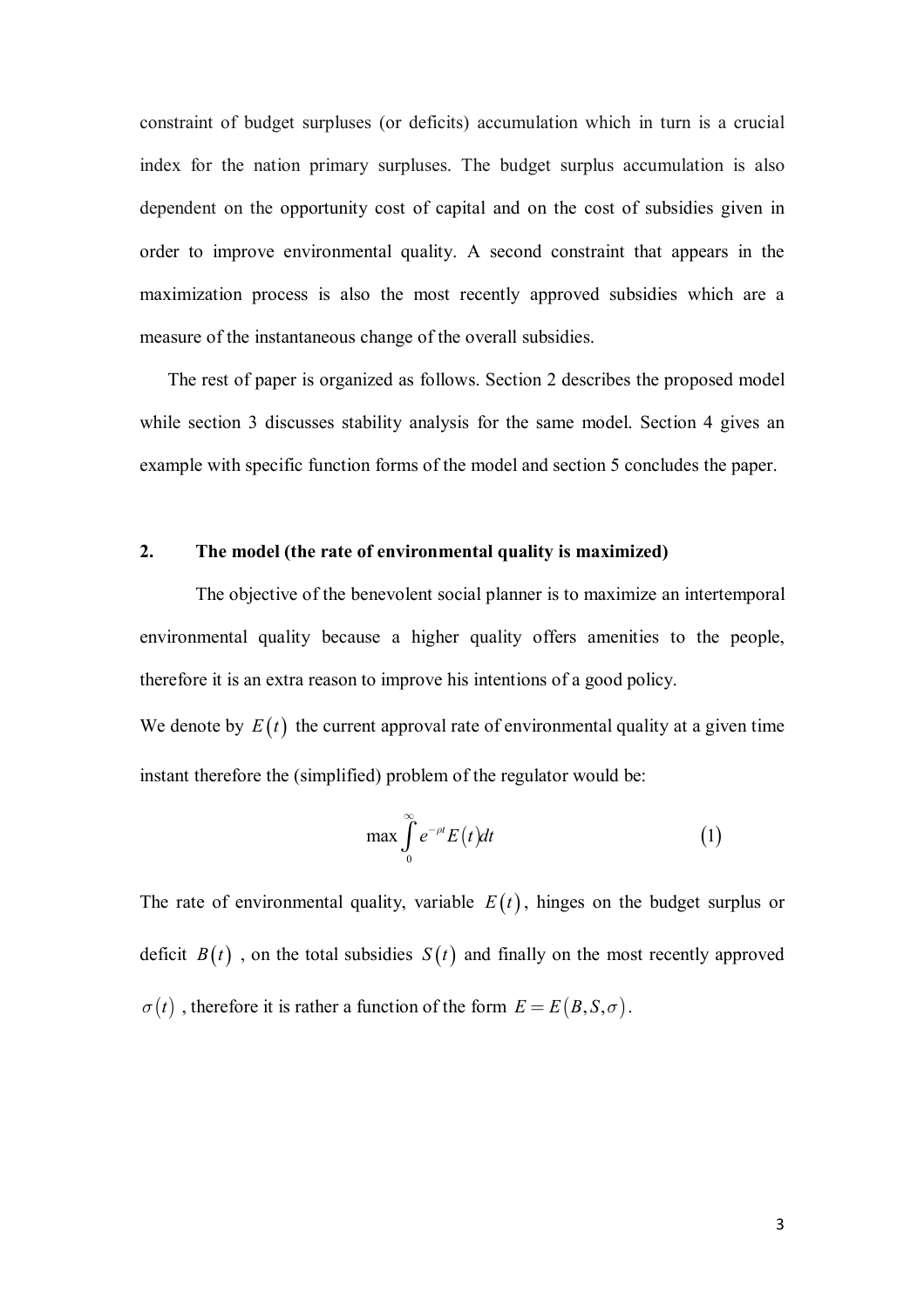The objective  $(1)$  implies a utility w.r.t. the good environmental quality, i.e. a utility index<sup>1</sup> of the form  $u(B, S, \sigma) = u(E(B, S, \sigma))$ , with the standard concave assumptions for the rate of environmental quality

$$
E_s > 0, \ E_{ss} < 0, \ E_B > 0, \ E_{BB} < 0, \ E_{\sigma} > 0, \ E_{\sigma\sigma} < 0 \tag{2}
$$

Subsidies, the variable  $S$ , are offered or burden (in the case of taxes – negative subsidy) in chronological order therefore the variable *S* is rather a result of historical adjustments, i.e. its evolution may be a sticky process. The addition of a new subsidy in the evaluation of the environmental quality acts more effective than the formerly taken, while a negative subsidy e.g. abolishing an existing pollution abatement process, will have negative results in environmental quality. The above particular types of environmental benefits and its non linearity  $(E_{ss} < 0)$  it is enough to ensure interior solutions of the maximization problem  $(1)$ , instead of the unwished bang – bang type solutions.

Regarding budget deficits there at least two reasons that they affect negatively the environmental quality. First, environmental quality may suffer from budget deficits because with a nonbalanced budget it is impossible the government to pay for environmental subsidies. The general rule in the classical economic literature is "running a deficit was considered an immoral by the public so the regulators at that time transgressed this norm with great peril" (Mueller, 1989). Second, the supposition of the variable *E* rather as a utility instead of environmental quality gives the possible interpretation: the surpluses in budget gives to the social regulator the ability to

 $\overline{a}$ 

 $1$  One model for which the utility index is maximized discussed in another paper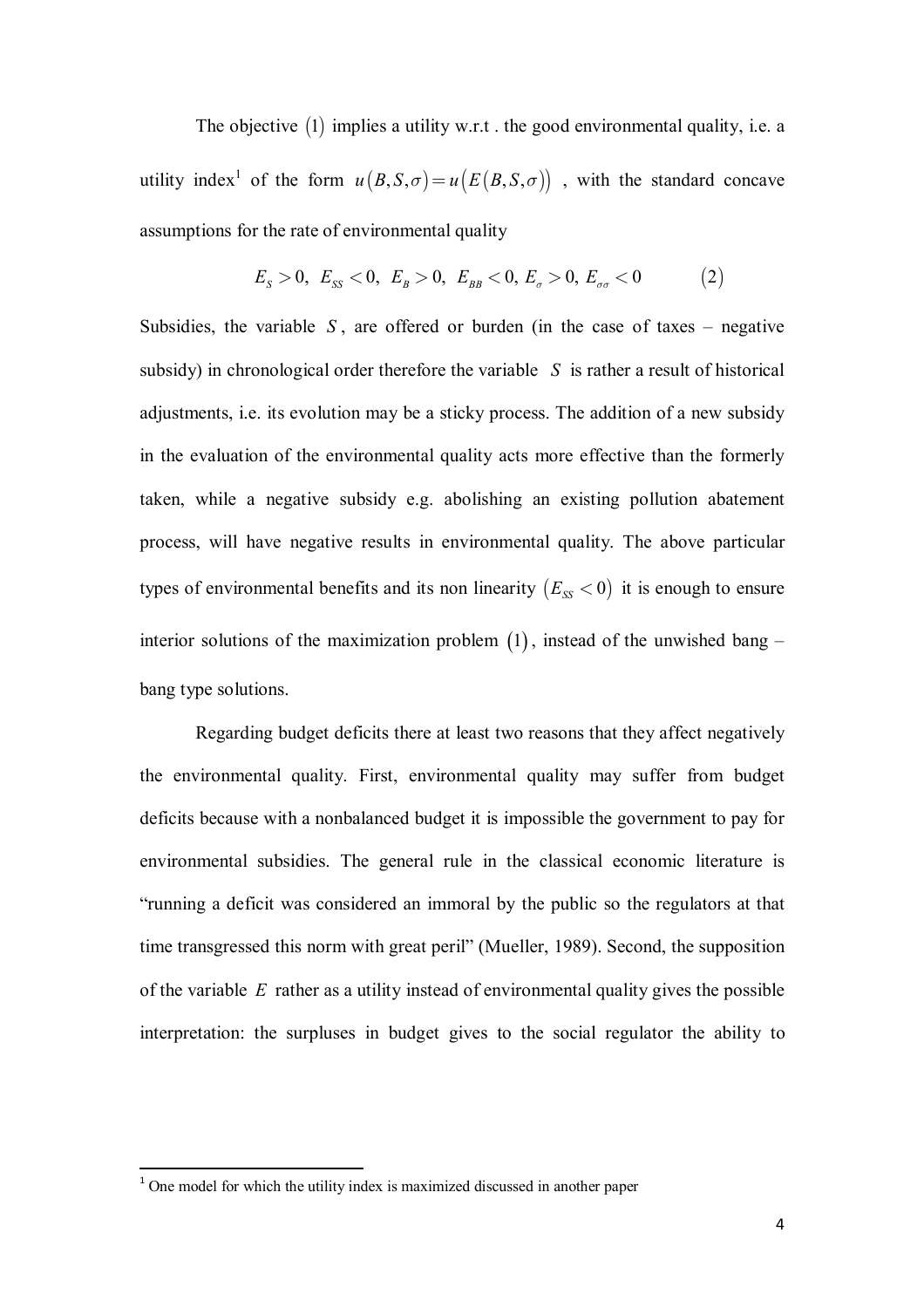engage in prestigious environmental projects or to augment pollution abatement without the necessity to increase taxes<sup>2</sup>.

Finally the regulator has to solve the following optimal control problem

$$
\max_{\sigma} \int_{0}^{\infty} e^{-\rho t} E(B, S, \sigma) dt \tag{3}
$$

subject to 
$$
\frac{dB}{dt} = \dot{B} = rB - C(S) \tag{4}
$$

and  $dS/dt = \dot{S} = \sigma$  $(5)$ 

with control (strategic) variable the variable  $\sigma$  which is equivalent to the decision to offer or abolish subsidy, a decision which is highly depended on the budget constraint.

The variable *S* represents the amount of total subsidies received. The function  $C(S)$  is the cost function associated with the financial burden of the subsidies and it is supposed in the convex fashion, i.e.  $C' > 0$ ,  $C'' \ge 0$ ,  $C(0) = 0$ ,  $C'(0) = 1$ . Moreover, it is worth to mention that may be a deadweight loss in the case that the social cost  $C(S)$  exceed the amount *S* of the subsidy payment, i.e. in the case  $C(S) > S$ . The additional expenses that may create the above divergence  $C(S) > S$ are called by Becker "deadweight costs" (Becker, 1983) and could be e.g. a disincentive effect or the costs associated with the expansion of institutions in order to manage subsidy payments.

It is worth noting that for small amount of subsidies there is no deadweight costs, i.e. for  $S \approx 0$  implies  $C(S) \approx S$ , due to the assumption  $C'(0) = 1$ . Moreover, due to the convexity assumption of the cost function, for  $S > 0$  implied  $C(S) > S$ 

 $\overline{\phantom{a}}$ 

 $2^2$  For more information on cost differential and optimal abatement of air pollution see Halkos (1993, 1994, 1996) while for fiscal spending and environmental quality see Halkos and Paizanos (2016a,b,c; 2017) and for controlling polluting firms see Halkos and Papageorgiou 2014, 2016, 2017, 2018).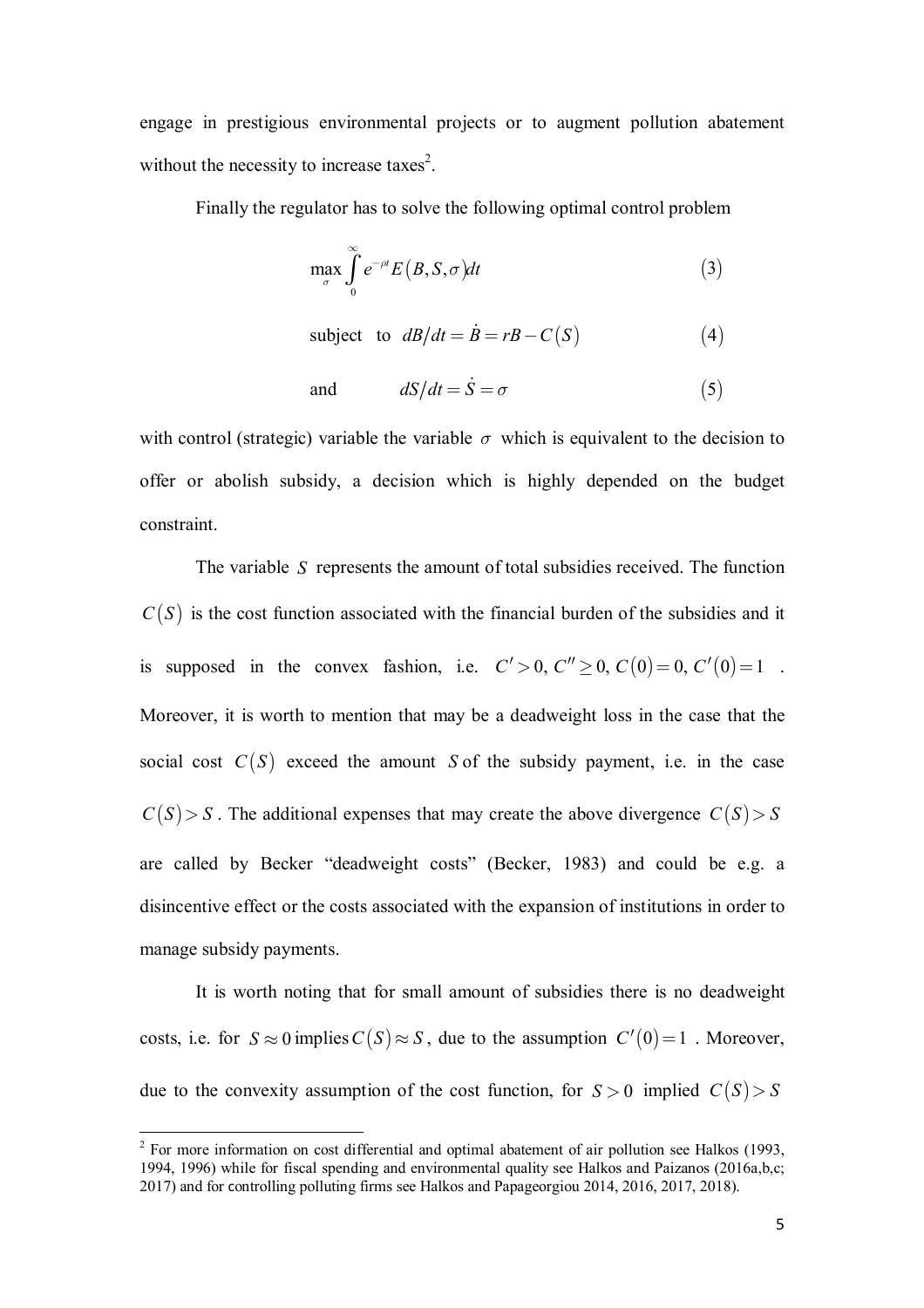meaning that with increased subsidies the deadweight costs increases. The latter convexity effect could be justified first by the presence of many pressure groups and therefore, due to the competition amongst the groups, the proposals with lower costs win, and second by the disincentive effect caused the transfer payments.

Another parameter of the model, the interest rate  $r$ , is earned on budget surpluses while is paid in the case of deficits, and moreover it is assumed lower than the discount rate of social planner, i.e.  $\rho > r$ .

In the model under consideration, it was made the simplified assumption that all the taxes are ear marked for the provision of public goods. This fact is due to the equation (4) which, in turn, implies that all the taxes and expenses provide public goods and moreover they are balanced, therefore simplifying our arguments.

We proceed with the solution analysis of the optimal control problem  $(3) - (5)$ in the usual way. The necessary and sufficient conditions are summarized below

$$
H = E + \lambda (rB - C) + \mu \sigma \tag{6}
$$

$$
H_{\sigma} = E_{\sigma} + \mu \tag{7}
$$

$$
\dot{\lambda} = (\rho - \delta)\lambda - E_B \tag{8}
$$

$$
\dot{\mu} = \rho \mu + \lambda C - E_s \tag{9}
$$

$$
\lim_{\rho \to \infty} e^{-\rho t} \lambda(t) B(t) = 0 \tag{10}
$$

$$
\lim_{\rho \to \infty} e^{-\rho t} \mu(t) S(t) = 0 \tag{11}
$$

While the stationary solution of the states and costates follows form the solution of the system below

$$
B_{\infty} = C(S_{\infty})/r \tag{12}
$$

$$
\lambda_{\infty} = E_B / (\rho - r) \tag{13}
$$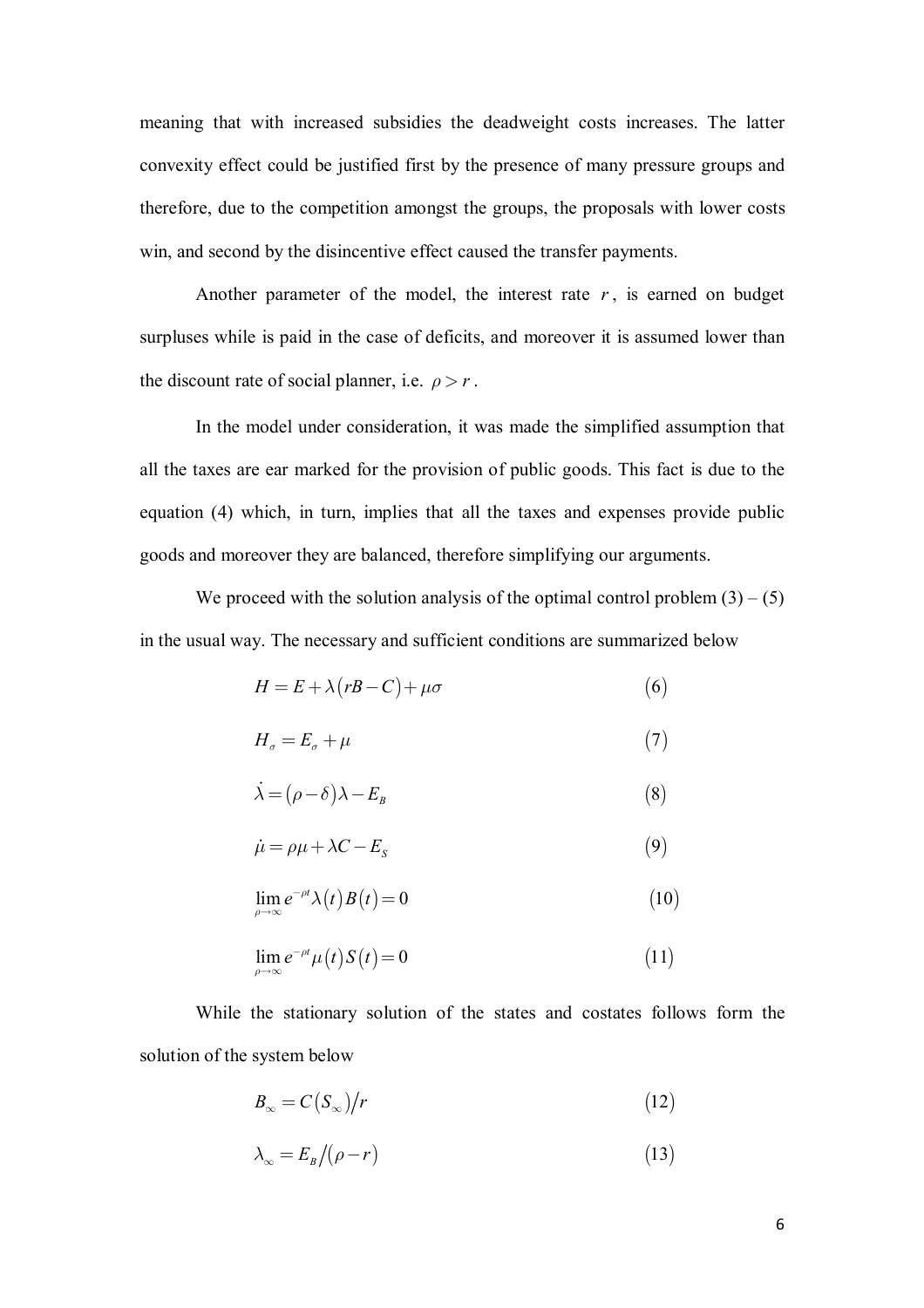$$
\mu_{\infty} = \left[ (\rho - r) E_s - E_B C' \right] / \left[ \rho (\rho - r) \right] \tag{14}
$$

$$
\sigma_{\infty} = 0 \tag{15}
$$

$$
E_{\sigma} (B_{\infty}, S_{\infty}, 0) = -\mu_{\infty} \tag{16}
$$

In the next section we consider the stability analysis of the solution strategy.

# **3. Stability analysis**

For the solution purposes we assume that there exists an interior solution for the optimal policy  $E(B, S, \sigma)$ , which is ensured by the boundary conditions. According to Pontryagin's maximum principle we solve equation  $H_{\sigma} = 0$  with respect to the control variable  $\sigma$  i.e.,  $\sigma = \phi(B, S, \mu)$ . The so called canonical system of equations in  $(B, S, \lambda, \mu)$  is produced by substitutions into the differential equations of the state and costate variables.

The main question of the entire study hinges upon whether the optimal equilibrium strategy is cyclical, stable or unstable, while the cyclicality is characterized in the sense of stable limit cycles according to Wirl (1992). The two major tools of limit cycles analysis are first the Hopf bifurcation theorem which requires the analytical expressions of the eigenvalues of the linear approximation of the above canonical system of equations and second a theorem founded by the economist Dockner (1985) which allows the explicit calculation of the latter eigenvalues.

Therefore, we calculate the Jacobian matrix for equations  $(12) - (16)$  and in the next step we compute the eigenvalues, according to Dockner's formula (Dockner, 1985). The Jacobian matrix will be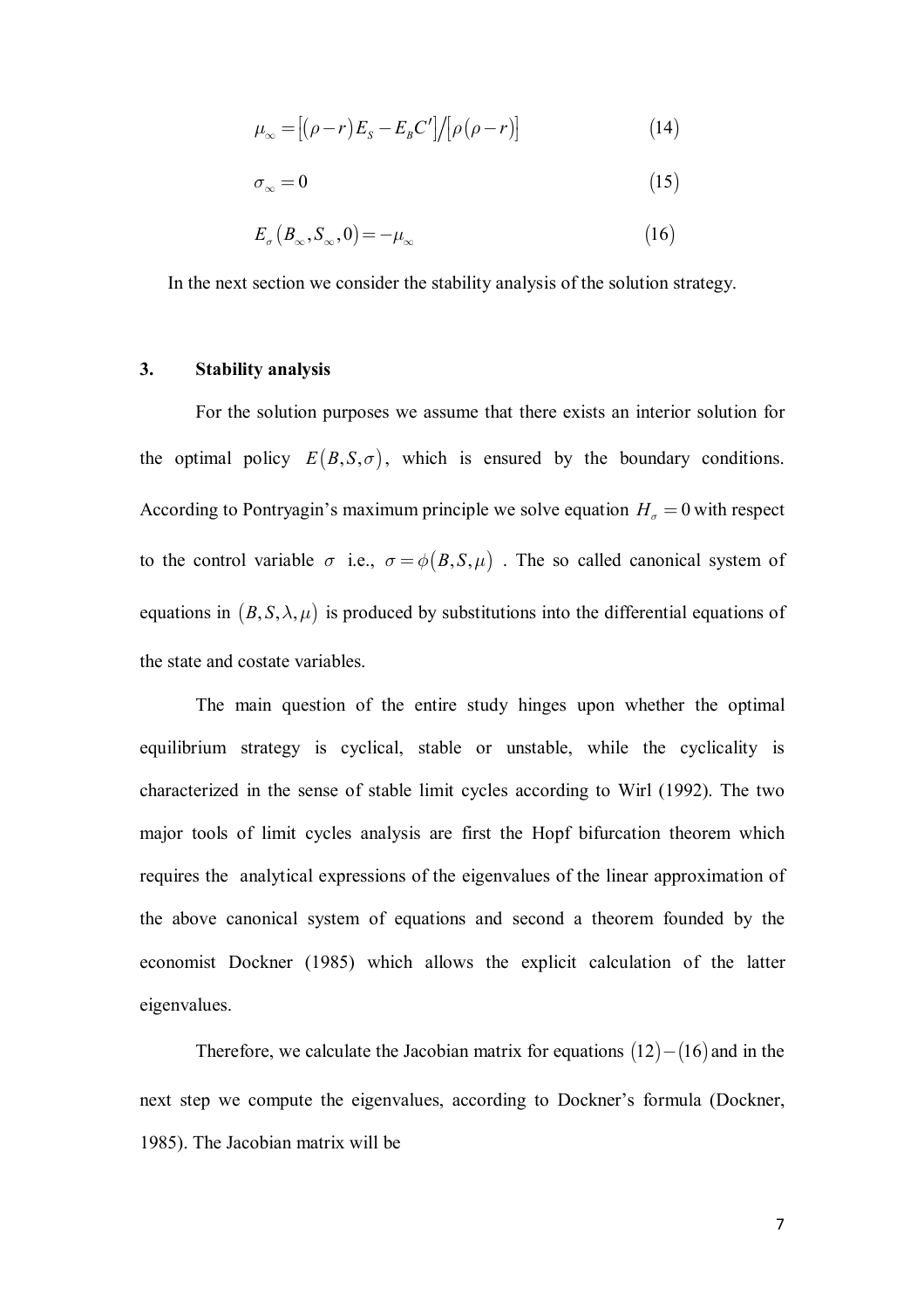$$
J = \begin{bmatrix} r & -C' & 0 & 0 \ -\frac{E_{\sigma B}}{E_{\sigma\sigma}} & -\frac{E_{\sigma S}}{E_{\sigma\sigma}} & 0 & -\frac{1}{E_{\sigma\sigma}} \ \frac{E_{BB}E_{\sigma\sigma} - E_{\sigma B}}{E_{\sigma\sigma}} & -\frac{E_{BS}E_{\sigma\sigma} - E_{\sigma B}E_{\sigma S}}{E_{\sigma\sigma}} & \rho - r & \frac{E_{\sigma B}}{E_{\sigma\sigma}} \ \frac{E_{BS}E_{\sigma\sigma} - E_{\sigma S}E_{\sigma B}}{E_{\sigma\sigma}} & -\frac{E_{SS}E_{\sigma\sigma} - E_{\sigma S}^2}{E_{\sigma\sigma}} + \frac{E_{B}C''}{\rho - r} & C' & \rho + \frac{E_{\sigma S}}{E_{\sigma\sigma}} \end{bmatrix} (17)
$$

According to Dockner's theorem (Dockner, 1985) the four eigenvalues of the

canonical equations (12) – (16) would be  $e_{1,2,3,4} = \frac{1}{2} \rho \pm \sqrt{(\frac{1}{2} \rho)^2 - \frac{1}{2} K \pm \frac{1}{2} \sqrt{K^2 - 4 \|J\|}}$ 

where:

$$
K = \begin{vmatrix} \frac{\partial \dot{B}}{\partial B} & \frac{\partial \dot{B}}{\partial \lambda} \\ \frac{\partial \dot{\lambda}}{\partial B} & \frac{\partial \dot{\lambda}}{\partial \lambda} \end{vmatrix} + \begin{vmatrix} \frac{\partial \dot{S}}{\partial S} & \frac{\partial \dot{S}}{\partial \mu} \\ \frac{\partial \dot{\mu}}{\partial S} & \frac{\partial \dot{\mu}}{\partial \mu} \end{vmatrix} + 2 \begin{vmatrix} \frac{\partial \dot{B}}{\partial S} & \frac{\partial \dot{B}}{\partial \mu} \\ \frac{\partial \dot{\lambda}}{\partial S} & \frac{\partial \dot{\lambda}}{\partial \mu} \end{vmatrix}
$$

therefore, the determinant of the Jacobian (17) is the following

$$
||J|| = \frac{\{[E_{BB}C'^2 + 2E_{BS}C'r + E_{SS}r^2] - E_{BS}C'\rho - E_{SS}r\rho + E_{B}C''r - \rho(\rho - r)[E_{\sigma S}r + E_{\sigma B}C']\}}{E_{\sigma\sigma}}
$$
(18)

while coefficient *K* is

$$
K = r(\rho - r) + \frac{[E_B C''/(\rho - r)] - E_{SS} - \rho E_{\sigma S}}{E_{\sigma \sigma}} + 2 \frac{-E_{\sigma B} C'}{E_{\sigma \sigma}} \qquad (19)
$$

Applying Dockner's theorem (Dockner, 1985) the eigenvalues are given by

$$
e_{1,2,3,4} = \frac{1}{2} \rho \pm \sqrt{\left(\frac{1}{2}\rho\right)^2 - \frac{1}{2}K \pm \frac{1}{2}\sqrt{K^2 - 4\|J\|}}\tag{20}
$$

In order to simplify the analysis that follows we assume that the function that represents the rate of environmental quality  $E(B, S, \sigma)$  is additive, which implies that its crossed derivatives are vanish. Moreover we assume linear dependence with respect to the variable which represents subsidies *S* implying that the second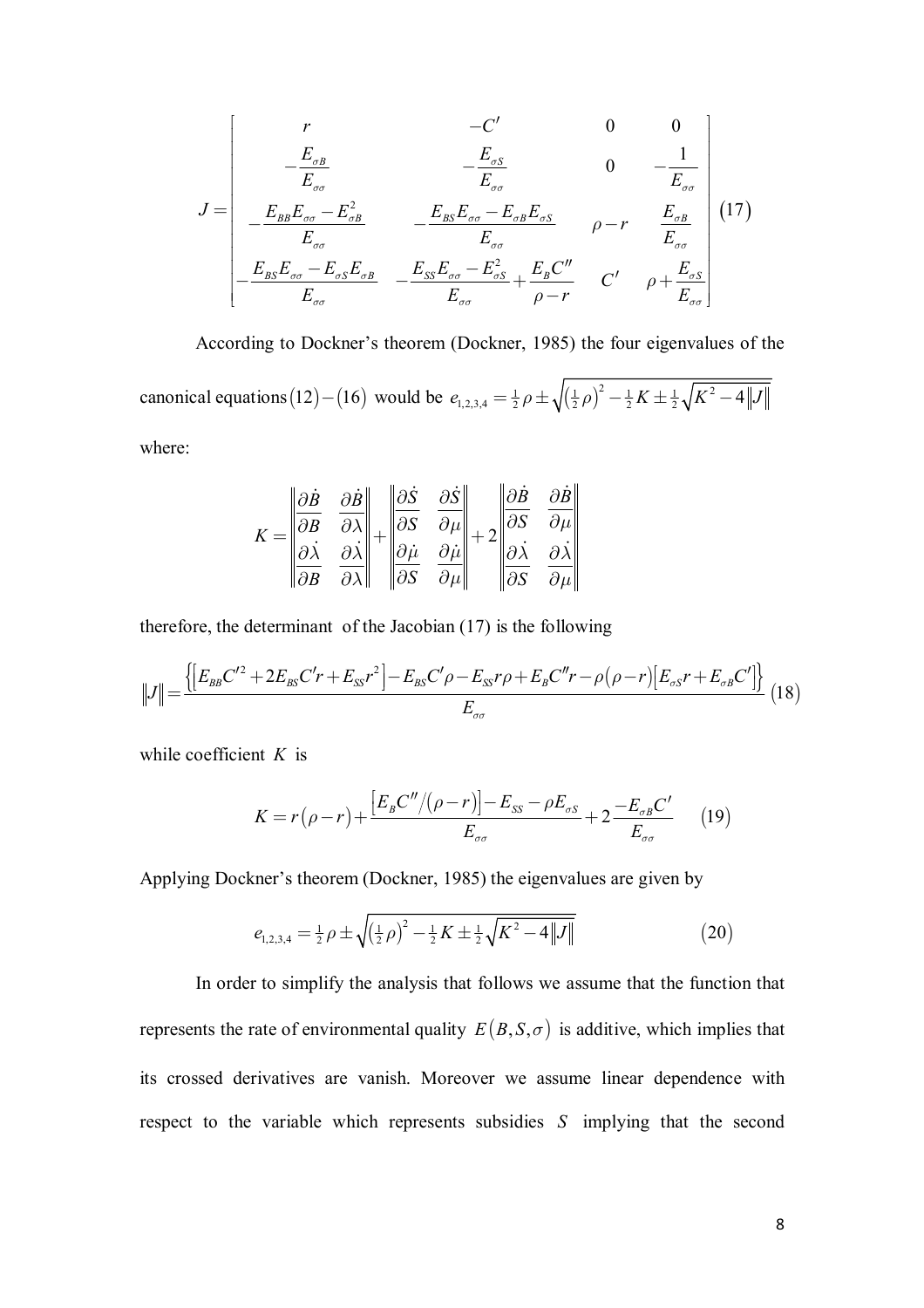derivative of the same rate function vanishes, i.e.  $E_{ss} = 0$ . Finally, after the above simplifications, the expressions  $(18)$  and  $(19)$  reduce into

$$
||J|| = \frac{[E_{BB}C'^2 + E_B C''r]}{E_{\sigma\sigma}}
$$
 (21)

$$
K = r(\rho - r) + \frac{E_B C''}{(\rho - r)E_{\sigma\sigma}} \tag{22}
$$

Since we interested to facilitate cyclical strategies, we choose from the equilibrium properties, as these proposed by Dockner and Feichtinger (1991), the appropriate case<sup>3</sup>. This case entails two purely imaginary eigenvalues of the Jacobian  $\|J\|$ , which corresponds to the following conditions:

$$
||J|| \ge (\frac{1}{2}K)^2
$$
 (C.1)  

$$
||J|| - (\frac{1}{2}K)^2 - \frac{1}{2}\rho^2 K = 0
$$
 (C.2)

Therefore, in order to apply the Hopf bifurcation theorem the necessary conditions are  $||J|| > 0$  and  $K > 0$ . Further inspection of the crucial variables  $||J||$ , K, for the interesting case which favors cyclical strategies, reveals that the second order partial derivative of environmental quality w.r.t. budget  $E_{BB}$  must be sufficient negative, while the same first derivative  $E_B$  and the first derivative of the cost function *C'* must be small enough, the inequality  $\rho > r$  as well must hold and the absolute value  $|E_{\sigma\sigma}|$  must be large. These algebraic conditions have the following economic sense.

 $\overline{a}$ 

<sup>&</sup>lt;sup>3</sup> Another one case is, according to Dockner and Feichtinger (1991), the case at which the saddle point stability with two real roots is encountered, but here is out of interest, and the inequalities that satisfied in that case are respectively:  $0 < ||J|| \le (\frac{1}{2}K)^2$ ,  $K < 0$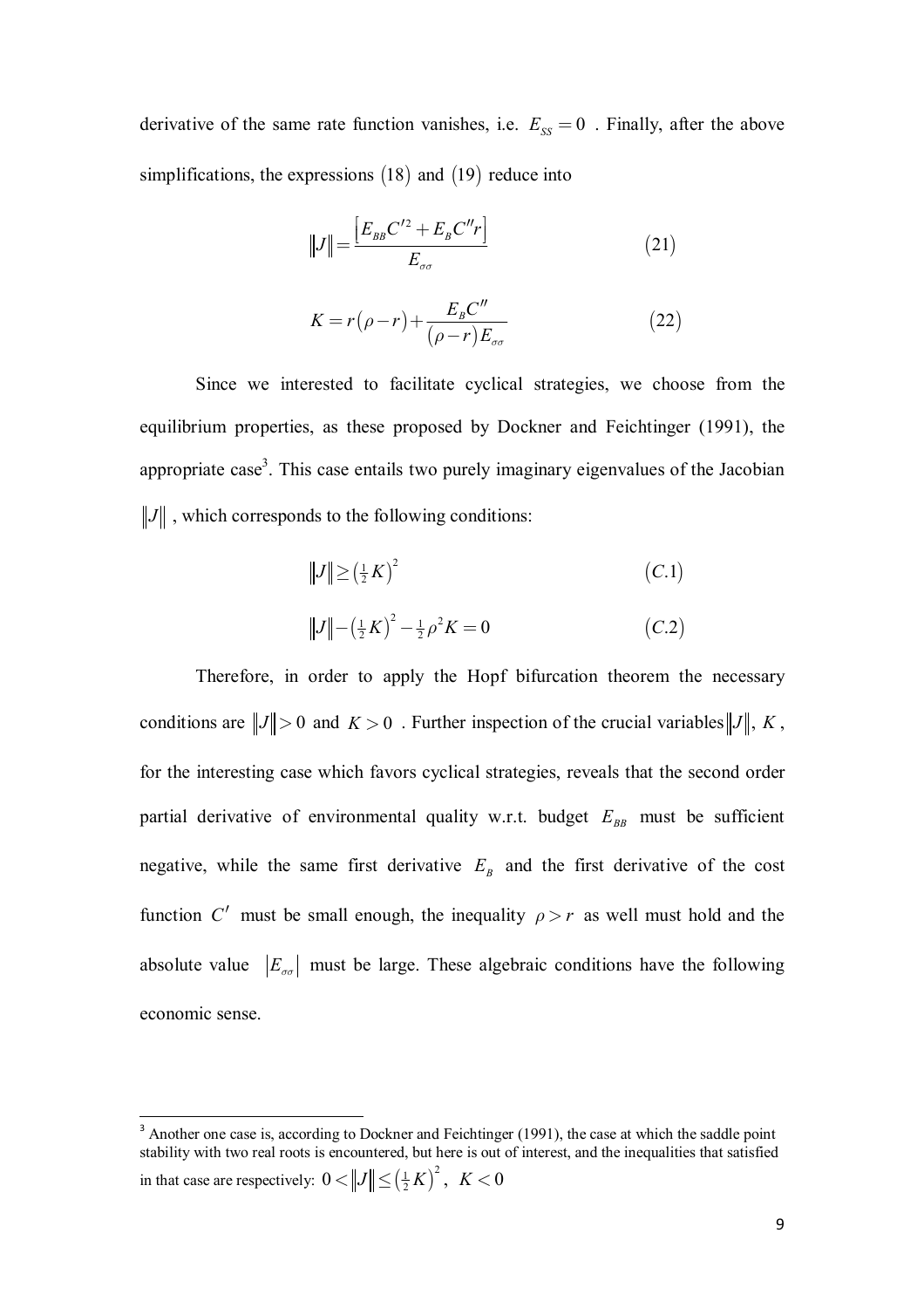## **Proposition 1**.

The economic cyclical strategies for the proposed model  $(3)$  – (5) are feasible if the following conditions are met:

- (a) The subsidy programs produces low deadweight costs (i.e.  $C' \approx 0$ )
- (b) There exists sufficient concavity of the evaluation of budget surpluses  $(E_{BB} < 0)$
- (c) A strong concavity of the rate of environmental quality with respect to most recent subsidy concessions, which means that the marginal gain of environmental quality from granting an additional euro declines rapidly with respect to the concessions; or conversely any substantial deregulation bears large costs in environmental quality, are favorable for those conditions that are necessary for cyclical policies.

 Therefore, an efficient rent seeking process favors cyclical strategies. To see that we choose the bifurcation point  $E_{\sigma\sigma}$  $\hat{z}$ by solving equation  $(C.2)$  also taking into account the simplified versions  $(21)$  and  $(22)$ 

$$
\hat{E}_{\sigma\sigma} = \frac{4E_{BB}}{r(\rho - r)[r(\rho - r) + 2\rho^2]}
$$
\n(23)

The resulting value of the bifurcation parameter $(23)$  suggests that for a small discount rate  $\rho$  ( $\rho > r$ ) satisfies equality (C.2) for large  $E_{\sigma\sigma}$ . Therefore, the assumptions based on highly discounted rates are not necessary to do, but these assumptions are helpful in explaining the cyclical policies.

Finally regarding stability, it is worth noting that further motions from the bifurcation point leads, according to Dockner and Feichtinger (1991), to complete instability of the canonical system of equations, which is not welcomed.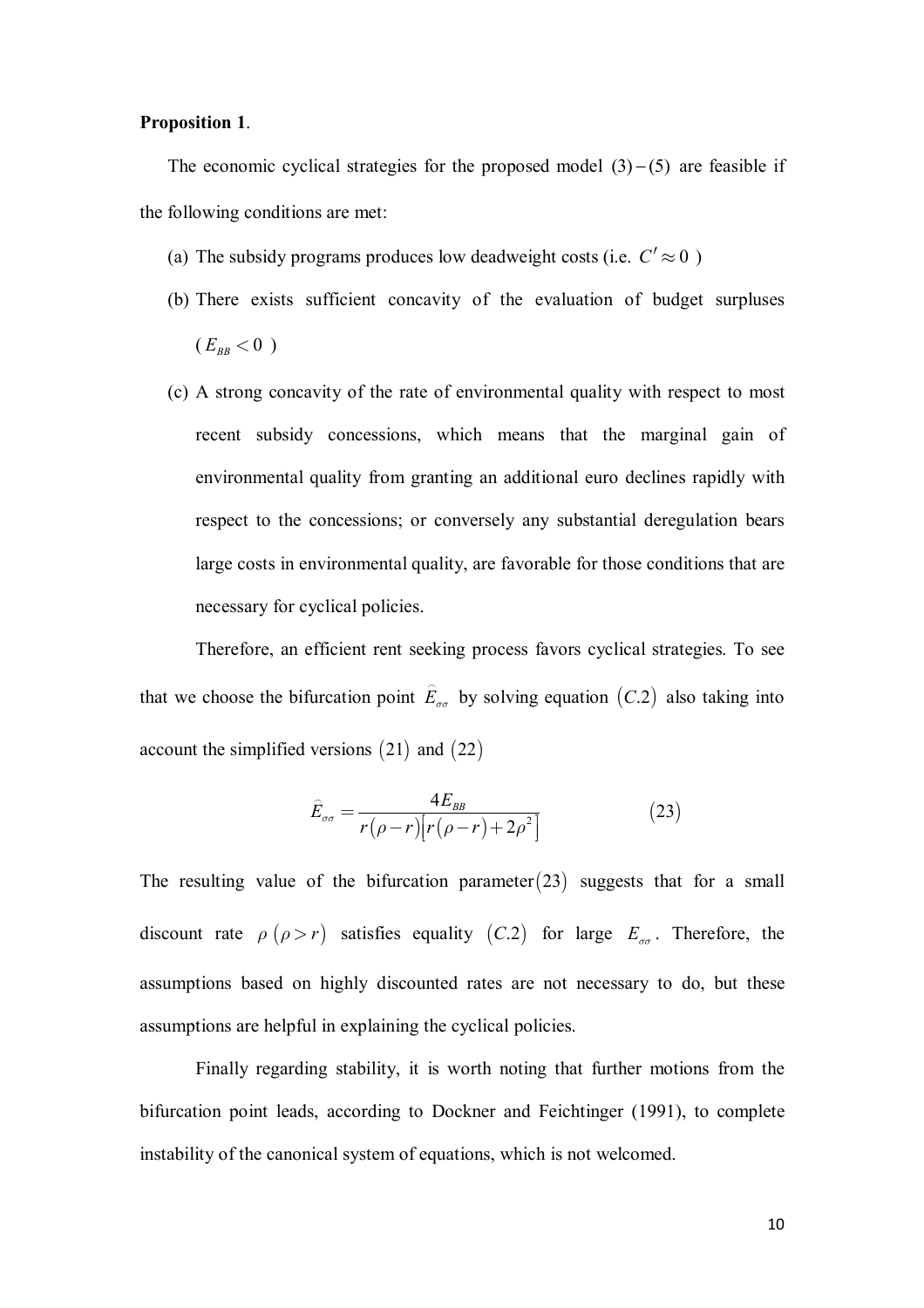Furthermore, it is worth noting that the above analysis is restricted in the obvious case at which the Hamiltonian function  $(6)$  is maximized. This in turn implies that the restriction  $\rho > r$  is crucial for the concavity of the Hamiltonian (and therefore for its maximization). Technically speaking in the case at  $\rho < r$ , according to (13) the costate variable  $\lambda$  changes its sign, at the steady states, below to zero, i.e.  $\lambda_{\infty}$  < 0, which in turn violates the concavity of the Hamiltonian function and therefore the maximization condition becomes invalid. Moreover no stationary environmental policy  $E(B, S, \sigma)$  exists which satisfies solution (16) and concavity conditions (2) simultaneously. The latter, because  $\lambda_{\infty} < 0$ , implies  $\mu_{\infty} > 0$  which contradicts condition  $E_{\sigma} > 0$ . The next proposition summarizes in economic terms the above discussion.

#### **Proposition 2**

In the case the discount rate  $\rho$  of the regulator is below the opportunity cost of capital *r* the optimal policy boils down to tax today in order to accumulate budget surpluses which allow larger subsidies in the future.

## **4. Cyclical policies (an example)**

The following paradigm is an application of the above proposed model with specific functional forms of functions involved. For this purpose we consider the form of the function of the rate of environmental quality

$$
E(B, S, \sigma) = a_0 S + b_0 (B - B_{\min})^{\beta} + \sigma + \frac{1}{2} \gamma \sigma^2
$$
 (24)

with the following parameters  $a_0 > 0$ ,  $b_0 > 0$ ,  $0 < \beta < 1$ ,  $\gamma < 0$ ,  $B_{\min} < 0$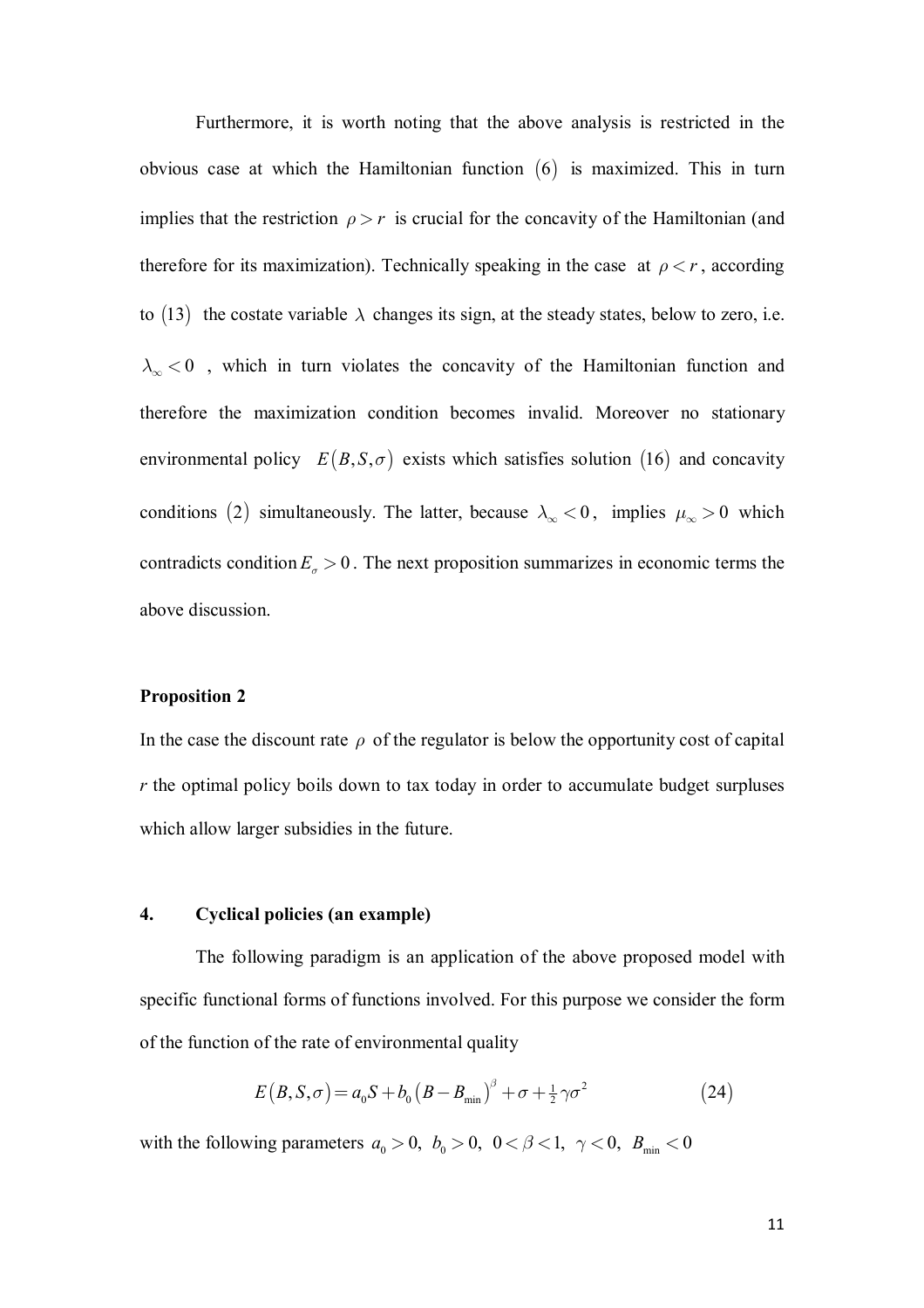and the cost function associated with the financial burden of the subsidies in the following convex form

$$
C(S) = S + \frac{1}{2}kS^2, \ k > 0
$$
 (25)

The specification  $(24)$  only represents a weighted average of the individual contributions to *E* , moreover we suppose that the weight from the rate of environmental quality bonus with respect to most recently approved subsidies  $\sigma$  is set to one  $(1)$  at equilibrium. Therefore, at the equilibrium, condition  $(16)$  implies  $E_{\sigma} = 1 = -\mu_{\infty}$ , since  $\sigma_{\infty} = 0$ . In the same specification (24) the weights  $a_0$ ,  $b_0$ determine whether a surplus or a deficit describe the stationary solution. The parameter  $B_{\text{min}}$  shows how budget surpluses and deficits are appreciated, and the superscript  $\beta$ , at which the amount  $(B - B_{\text{min}})$  has been raised, constrains budget deficits to  $B > B_{\text{min}}$ .

The application of equation (22) in the parameters of our example reveals that the parameter  $E_{\sigma\sigma} = \gamma$  is the first candidate choice as the bifurcation parameter since this choice satisfies the condition  $K > 0$  and moreover the same choice doesn't affect the equilibrium position. According to Dockner and Feichtinger (Dockner and Feichtinger, 1991), the choice of  $\gamma$ , as the bifurcation parameter, implies that we vary  $\gamma$  until the bifurcation curve  $||J|| = (\frac{1}{2}K)^2 - \frac{1}{2}\rho^2 K$  is crossed, which is possible with the above specifications.

Let us consider the parameters  $a_0 = 1$ ,  $b_0 = 50$ ,  $B_{\text{min}} = -1$ ,  $\rho = 1$ ,  $\delta = 0, 2$  and  $\beta = 0,1$ . With these parameter values the model admits an equilibrium with budget surplus  $B_{\infty} = 2.57$  which in turn facilitates equilibrium subsidies  $S_{\infty} = 0.51$ .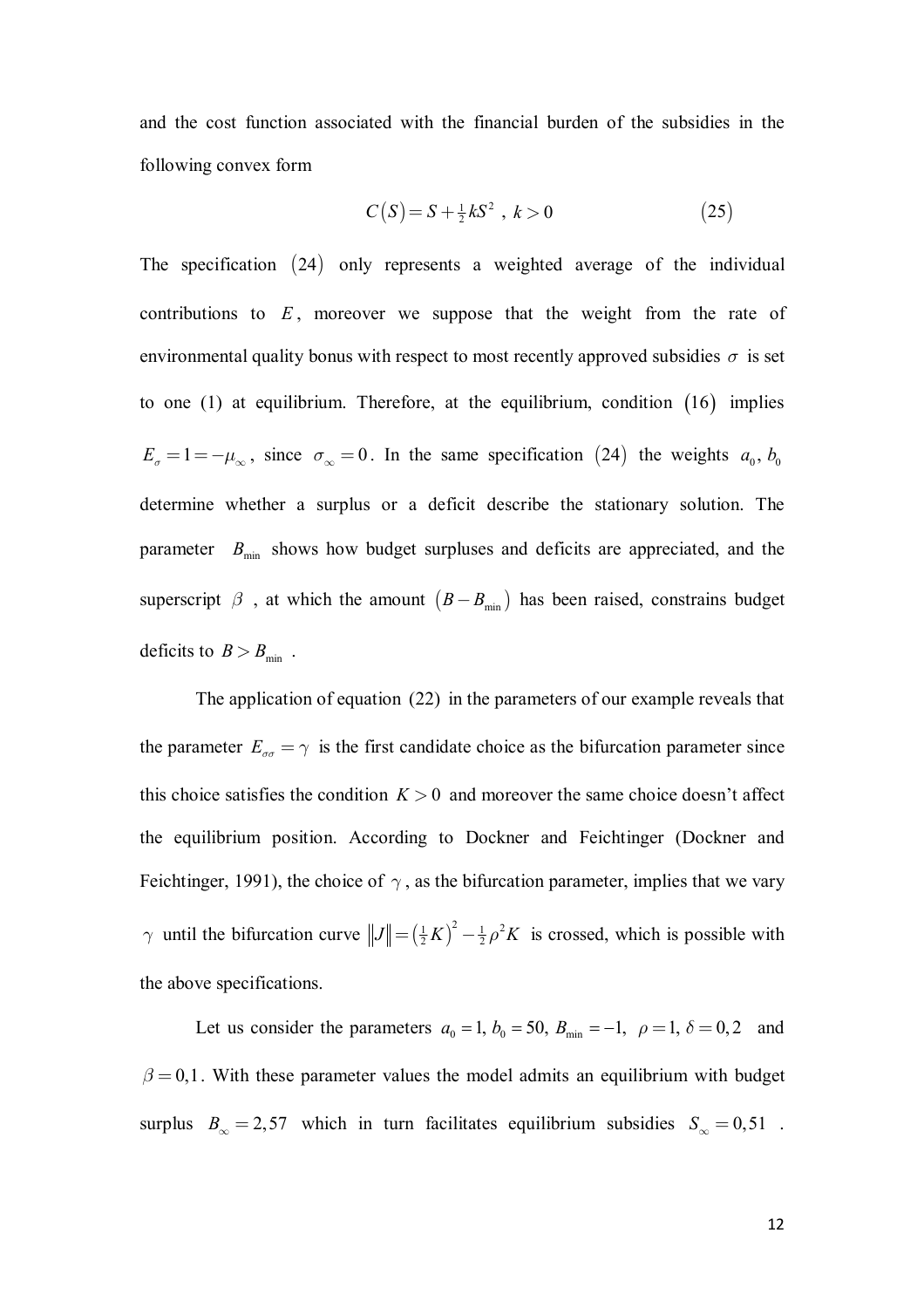Lowering the value of the parameter  $b_0$  leads in a deficit of the national budget therefore in turn could lead in taxation (negative subsidy) as the equilibrium strategy. For  $|\gamma|$  small the system of canonical equations exhibit saddle point stability, but the bifurcation curve is crossed at point  $\hat{\gamma} = -4,793$  as numerical calculations confirm (Hassard et al, 1981). In the above point a stable limit cycle is born, therefore a family of stable cyclical strategies exists for smaller values of  $\gamma$  but sufficiently close to  $-4,793$ , i.e. for  $\gamma \le -4,793$ .

#### **5. Conclusions**

In this paper we setup a very simple optimal control model for which the main concern of the central regulator was to steer the undertaken subsidy's decision to its target, in an optimal way, but under the constraint of the national budget. For this purpose we treat the overall subsidies offered as an accumulated variable. In this accumulated variable, the instant changes about the given subsidy they are added onto the historically already offered, constituting therefore the overall subsidy.

The above treatment of the subsidies is similar to the case of consumption behavior. According to Becker and Murphy (1988) a wide variety of consumer behavior is consistent with utility maximization. In the same framework of Becker and Murphy enters the addictive behavior of the consumers as a characteristic at which an increase in the past consumption causes present consumption to rise.

Since consumption includes all the goods without constraints we enlarge the above behavior in the case of the subsidies, assuming the subsidies as consumption goods. Moreover, the past subsidies offered is summarized by a stock of subsidies that, together with current subsidy, affects current utility. This definition implicitly assumes that subsidies accumulate a single stock (subsidies capital). The latter is the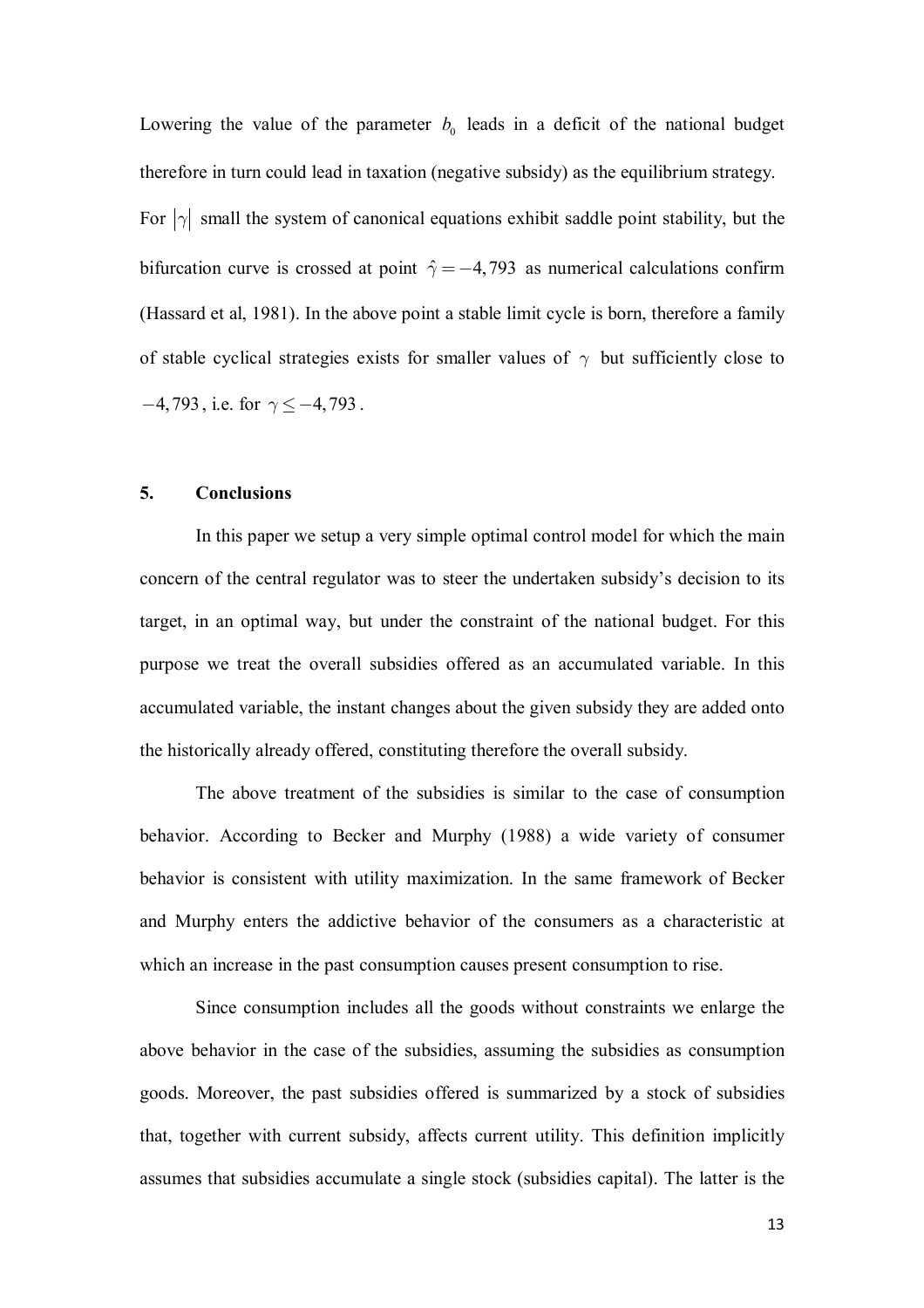simplest case in literature, the one capital accumulation, but there are more complex cases of two and more capital accumulations.

In our note we explain the causes for the occurrence of cyclical subsidies trajectories. We show that, for the case of subsidy consumption capital, subsidies trajectories will always be monotonic. Hence, cyclical subsidies paths expressed as stable limit cycles or damped (explosive) oscillations require a subsidy that accumulates at least two stocks. It is the interaction of these two stocks that causes irregular behavior. In the main result of the paper (Proposition 1) we show that if present subsidy offered is positively correlated with past subsidies but is negatively correlated with the other stock (i.e. the national budget stock) then cyclical subsidies patterns are possible.

This implies that the cyclical policies of subsidies require two counter– balancing effects: the consuming and the satiating one. The first force acts like an addictive force which causes the current subsidies consumption to increase as past subsidies accumulate, while the second force causing current subsidies consumption to decline because of its costs.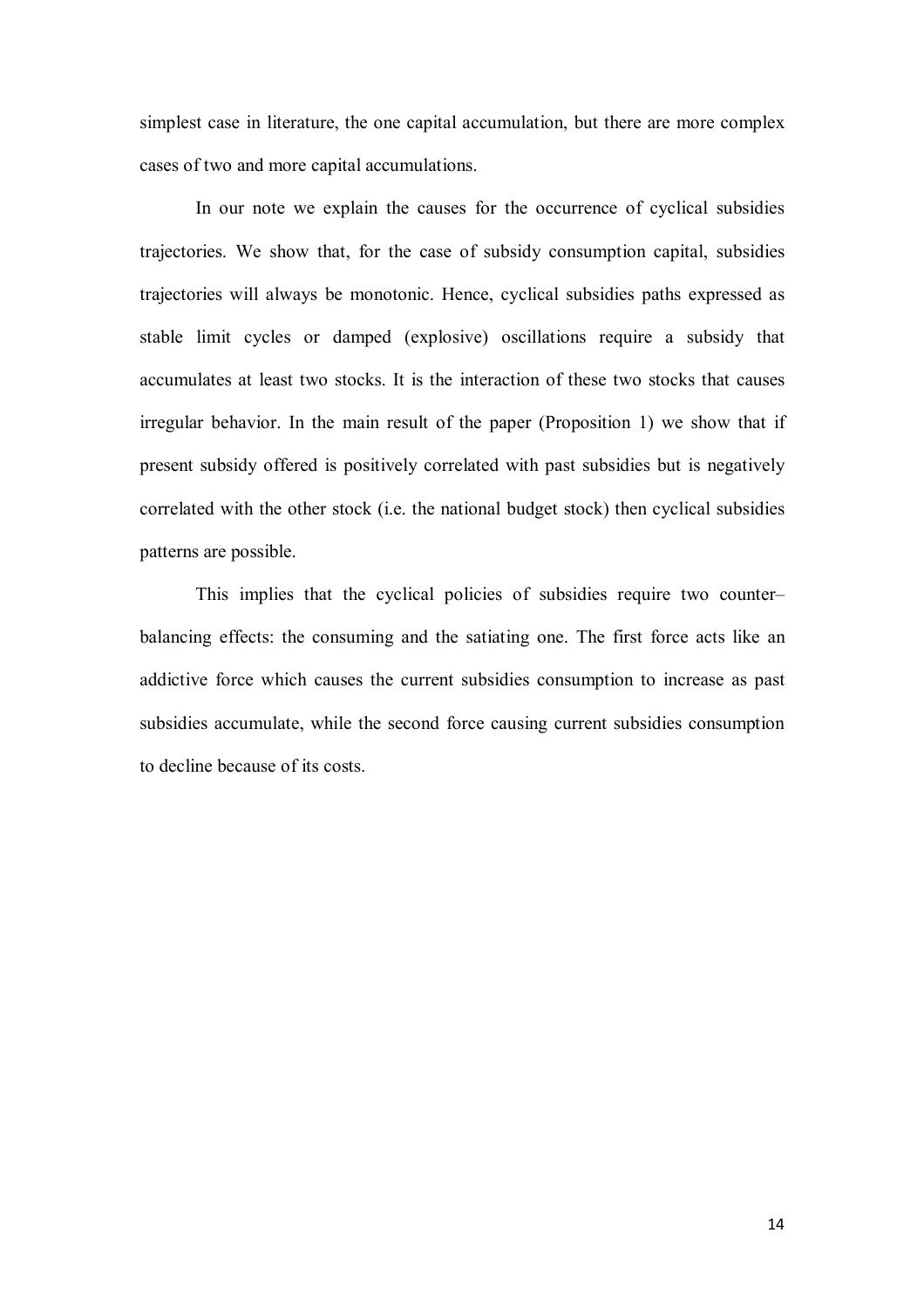#### **References**

- Becker G.S. (1983). A theory of competition among pressure groups for political influence,
- *Quarterly Journal of Economics*, **98**, 371-400.
- Becker G.S. & Murphy K.M., (1988). A theory of rational addiction. *Journal of Political Economy*, **96**, 675 – 700.
- Dockner E. (1985). Local stability analysis in optimal control problems with two state variables. **In**: G. Feichtinger ed. Optimal control theory and economic analysis 2 (North Holland Amsterdam) 89–103.
- Dockner E. & Feichtinger G. (1991). On the optimality of limit cycles in dynamic economic systems, *Journal of Economics*, **53**, 31–50.
- Fodha M. & Seegmuller T. (2014). Environmental Quality, Public Debt and Economic Development. *Environmental and Resource Economics*, **57**, 487– 504
- Fodha M. & Seegmuller T. (2012). A note on environmental policy and public debt stabilization. *Macroeconomic Dynamics*, **16(3),** 477–492.
- Feichtinger G. & Novak A. (1991). A Note on the Optimal Use of Environmental Resources by an Indebted Country. *Journal of Institutional and theoretical Economics*, **147**, 547–555.
- Halkos G. (1993). Sulphur abatement policy: Implications of cost differentials. *Energy Policy*, **21(10)**, 1035-1043.
- Halkos G, (1994). Optimal abatement of sulphur emissions in Europe. *Environmental & Resource Economics*, **4(2)**, 127-150.
- Halkos G. (1996). Incomplete information in the acid rain game. *Empirica*, **23(2)**, 129-148.
- Halkos G. & Paizanos E. (2016a). Fiscal Policy and Economic Performance: A Review. *Journal of Reviews on Global Economics*, **5**, 1-15.
- Halkos G. & Paizanos E. (2016b). Environmental Macroeconomics: Economic Growth, Fiscal Spending and Environmental Quality. *International Review of Environmental and Resource Economics*, **9(3-4)**, 321-362.
- Halkos G. & Paizanos E. (2016c). The effects of fiscal policy on  $CO<sub>2</sub>$  emissions: Evidence from the U.S.A. *Energy Policy*, **88(C)**, 317-328.
- Halkos G. & Paizanos E. 2017. The channels of the effect of government expenditure on the environment: evidence using dynamic panel data. *Journal of Environmental Planning and Management*, **60(1)**, 135-157.
- Halkos G. & Papageorgiou G. (2014). Controlling polluting firms: Nash and Stackelberg strategies. MPRA Paper **58947**, University Library of Munich, Germany.
- Halkos G. & Papageorgiou G. (2016). Public bad conflicts: Cyclical Nash strategies and Stackelberg solutions. MPRA Paper **70635**, University Library of Munich, Germany.